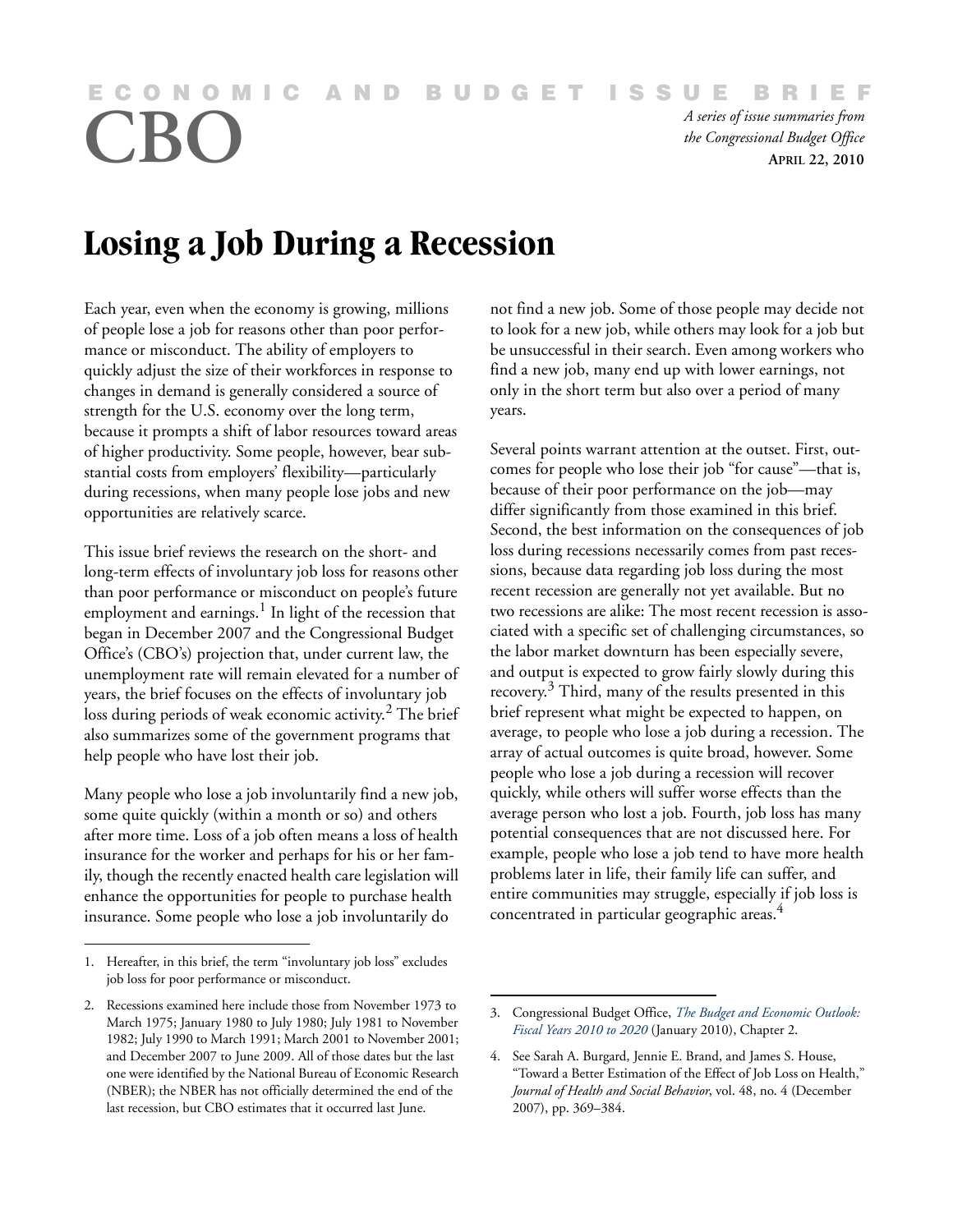### Figure 1.

# **Selected Categories of Unemployed People, as a Percentage of the Labor Force**

(Percent)



Source: Congressional Budget Office based on data from the Bureau of Labor Statistics (BLS).

Notes: The percentage of people who have lost a job comes from the data series titled "Lost Job, BLS Definition." That series includes unemployed people who involuntarily lost their last job, including people fired for poor performance, and those who completed a temporary job. It only includes people available and looking for work and excludes people on temporary layoff.

> Long-term unemployed people are those who have been unemployed for at least 27 consecutive weeks.

The shaded vertical bars indicate the duration of recessions. The National Bureau of Economic Research establishes the dates on which recessions begin and end but has not yet done so for the end of the most recent recession, which is shown as having ended in the second quarter of 2009.

# **Employment After Involuntary Job Loss**

Involuntary job loss generally results from the operating decisions of an employer. It can happen with varying amounts of advance notice, ranging from a sudden and unexpected shutdown to layoffs or plant closings announced several months in advance. In either case, many people attempt to find a new job that is similar to their last one, while others may change careers or pursue interests outside of the paid workforce. Finding a new job is usually more difficult when the economy is weak.

#### **Finding a New Job**

Some people who lose their job in an unfavorable labor market find work relatively quickly, but others take a long time. Among people who were displaced from their job in 2003—when the unemployment rate peaked at 6 percent—and were reemployed by January 2006, CBO found that 10 percent were reemployed within a week.<sup>5</sup> Another 25 percent found a job within a month. In contrast, 25 percent were jobless (although not necessarily searching for work) for six months or more. In 2009, the fraction of the labor force consisting of unemployed people who lost their last job (including those who were fired for poor performance) and the fraction that had been unemployed for 27 weeks or more (the so-called longterm unemployed) were well above their previous peaks, which occurred after the back-to-back recessions of the early 1980s (see Figure 1). In March 2010, 44 percent of unemployed people (a subset of the entire labor force) had been jobless for 27 weeks or more.<sup>6</sup>

A shift away from temporary layoffs and toward permanent layoffs has contributed to the increased duration of unemployment in recent decades. Temporary layoffs, from which a person can reasonably expect to be called back to work, were more common in the recessions of the 1970s and 1980s—when union membership and manufacturing jobs were more prevalent—than in the recessions of the 1990s and  $2000s$ .<sup>7</sup> If a worker's position is completely eliminated in a permanent layoff, that person must search for and find a new job, probably with a new firm, before heading back to work. That process can take

- 6. Bureau of Labor Statistics, "The Employment Situation—March 2010," news release, USDL-10-0394 (April 2, 2010).
- 7. In 1975, 1980, and 1982, about 20 percent of unemployed people were on temporary layoff. In 2009, 11 percent were. See Bureau of Labor Statistics, "Table A-11: Unemployed Persons by Reason for Unemployment," available at [www.bls.gov/webapps/](www.bls.gov/webapps/legacy/cpsatab11.htm) legacy/cpsatab11.htm.

<sup>5.</sup> Congressional Budget Office, *[Long-Term Unemployment](http://www.cbo.gov/ftpdocs/87xx/doc8770/10-31-LongtermUnemployment.pdf)* (October 2007), Box 2, p. 11. Those estimates are based on survey responses from January 2006 regarding jobs lost in 2003. Some survey participants will probably not recall (and therefore will not report) all jobs lost two years before the survey. And respondents are probably more likely to forget job losses associated with little or no hardship. That is, respondents may be less likely to report job losses associated with relatively short periods of unemployment. See Congressional Budget Office, *[Displaced Workers: Trends](http://www.cbo.gov/ftpdocs/75xx/doc7530/93doc09.pdf)  in the 1980s and Implications for the Future* (February 1993), Figure A-1, p. 44.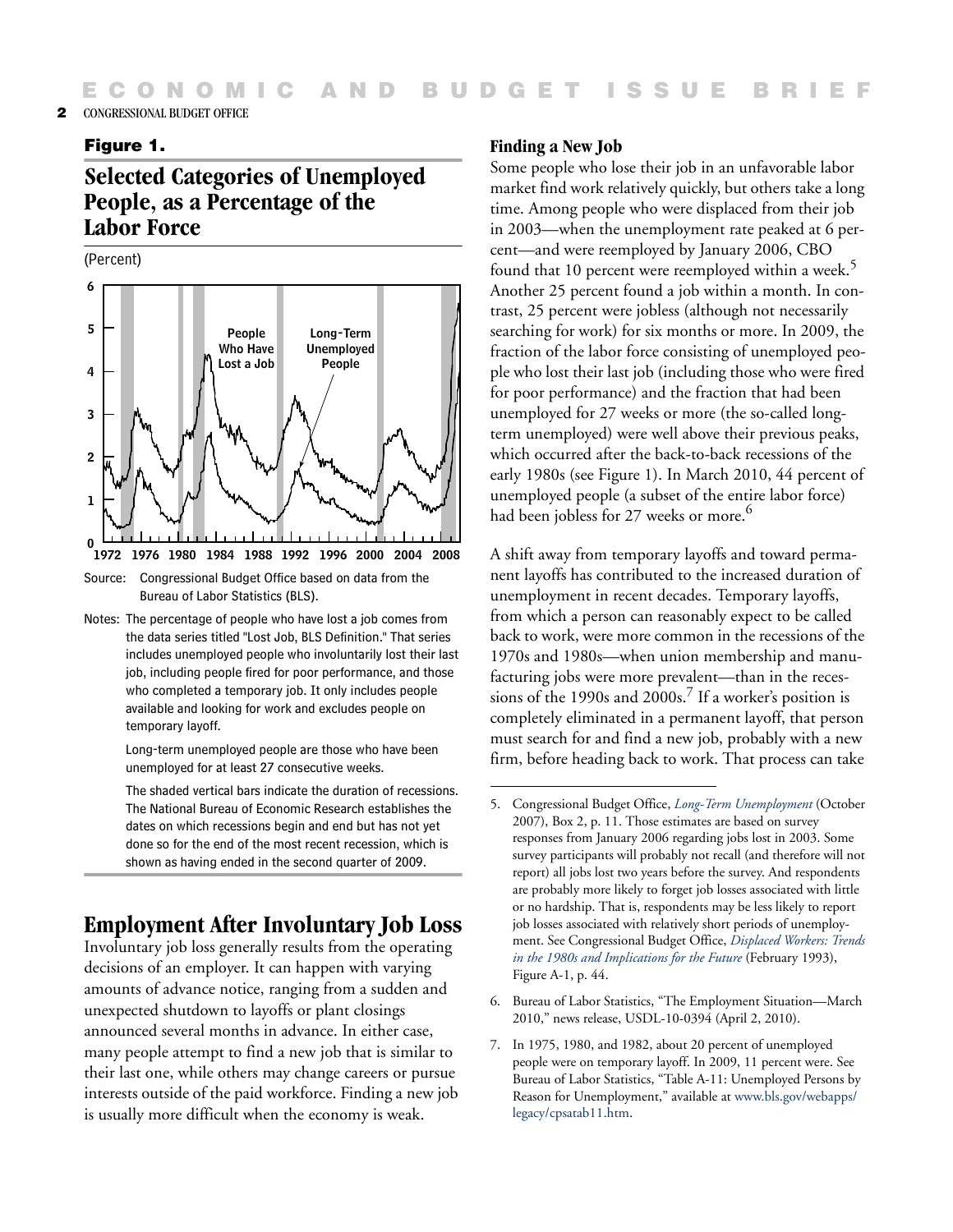LOSING A JOB DURING A RECESSION 3

much longer than simply returning to work with a former employer once demand rebounds.

Finding a job may require substantial effort and flexibility, especially when openings are scarce. Some people do not know how to search for a new job effectively. Some find that they need to acquire new skills more suited to the job opportunities available to them or relocate to an area with better prospects. One analysis of data from 1978 to 1990 found that in some states with high rates of unemployment, the unemployment rate decreased only when many of the unemployed people moved to a different state.<sup>8</sup> Even before the most recent recession, a declining share of the population was moving; now, when a significant share of homeowners owe more on their mortgage than their house is worth, many people may not be able to sell their house for enough money to enable them to relocate.<sup>9</sup> Still other people may need to consider alternative employment arrangements, including part-time work or self-employment. People who lost a full-time job during the recessions of the early 1980s, early 1990s, and early 2000s were more likely to be subsequently employed in a part-time job than those who lost their job during periods of stronger economic growth.<sup>10</sup> Finally, many people may need to adjust their expectations regarding the pay they are willing to accept in a new job.

The need to shift from one industry to another to gain a new job is partly responsible for workers' prolonged unemployment. Recessions often accelerate the demise or shrinkage of less efficient and less profitable firms, especially those in declining industries. For example, the steel industry in Pennsylvania suffered substantial cutbacks during the recessions of the early 1980s, as the industry adjusted to a long-term reduction in demand for steel in the United States coupled with a reduction in demand associated with the recession.<sup>11</sup> Many workers who had

11. See General Accounting Office, *The Health of the U.S. Steel Industry*, GAO/NSIAD-89-193 (July 1989), pp. 28–35.

acquired experience and skills specific to the steel industry were hard-pressed to find jobs in other industries. Similarly, if the renewable energy sector expanded over time, some workers in traditional energy sectors (such as coal) would have to retool their skills and perhaps change industries to pursue a job.12 For those who live in an area in which traditional sources of energy have historically been a primary source of jobs, that transition to a new job in a new industry would probably be especially difficult.

The need to shift from one occupation to another is also partly responsible for prolonged unemployment. Demand for workers performing tasks that can be routinized, such as recordkeeping or repetitive assembly, declined between 1970 and 1998 relative to the demand for workers performing other tasks that are more difficult to routinize, such as legal writing or janitorial services.<sup>13</sup> As a result, some workers in the former set of jobs needed to pursue ways to obtain jobs of the latter type.

#### **Leaving the Labor Force**

Most people who lose a job for reasons other than poor performance or misconduct eventually find a new job, but others simply leave the labor force altogether (that is, stop looking for work). Between 1981 and 2003, during recessions as well as periods of economic growth, about 10 percent of people who lost their job left the labor force.<sup>14</sup> Some of those people left only after an extended job search.

Among those who lost a job involuntarily between 1981 and 2003, three groups of workers—women, older people, and less-educated people—were more likely to leave the labor force than were others who lost a job.<sup>15</sup> Particularly for second earners in a household (frequently, married women), spending more time caring for family members or participating in volunteer activities may be preferable alternatives to returning to the paid workforce. People with health problems that make it difficult to 8. Olivier Jean Blanchard and Lawrence F. Katz, "Regional work may decide to apply for disability benefits instead.

15. Ibid.

Evolutions," *Brookings Papers on Economic Activity,* no. 1 (1992), pp. 1–75.

<sup>9.</sup> William H. Frey, *The Great American Migration Slowdown: Regional and Metropolitan Dimensions* (Brookings Institution, December 2009); and Congressional Budget Office, *[The Budget](http://www.cbo.gov/ftpdocs/108xx/doc10871/01-26-Outlook.pdf)  and Economic Outlook: Fiscal Years 2010 to 2020.* 

<sup>10.</sup> Henry S. Farber, "What Do We Know About Job Loss in the United States? Evidence from the Displaced Workers Survey, 1984–2004," *Economic Perspectives* (Spring 2005), pp. 13–28.

<sup>12.</sup> Congressional Budget Office, *[The Economic Effects of Legislation to](http://www.cbo.gov/ftpdocs/105xx/doc10573/09-17-Greenhouse-Gas.pdf)  Reduce Greenhouse-Gas Emissions* (September 2009).

<sup>13.</sup> See David H. Autor, Richard J. Murnane, and Frank Levy, "The Skill Content of Recent Technological Change: An Empirical Exploration," *Quarterly Journal of Economics*, vol. 118, no. 4 (November 2003), pp. 1279–1333.

<sup>14.</sup> See Farber, "What Do We Know About Job Loss in the United States?'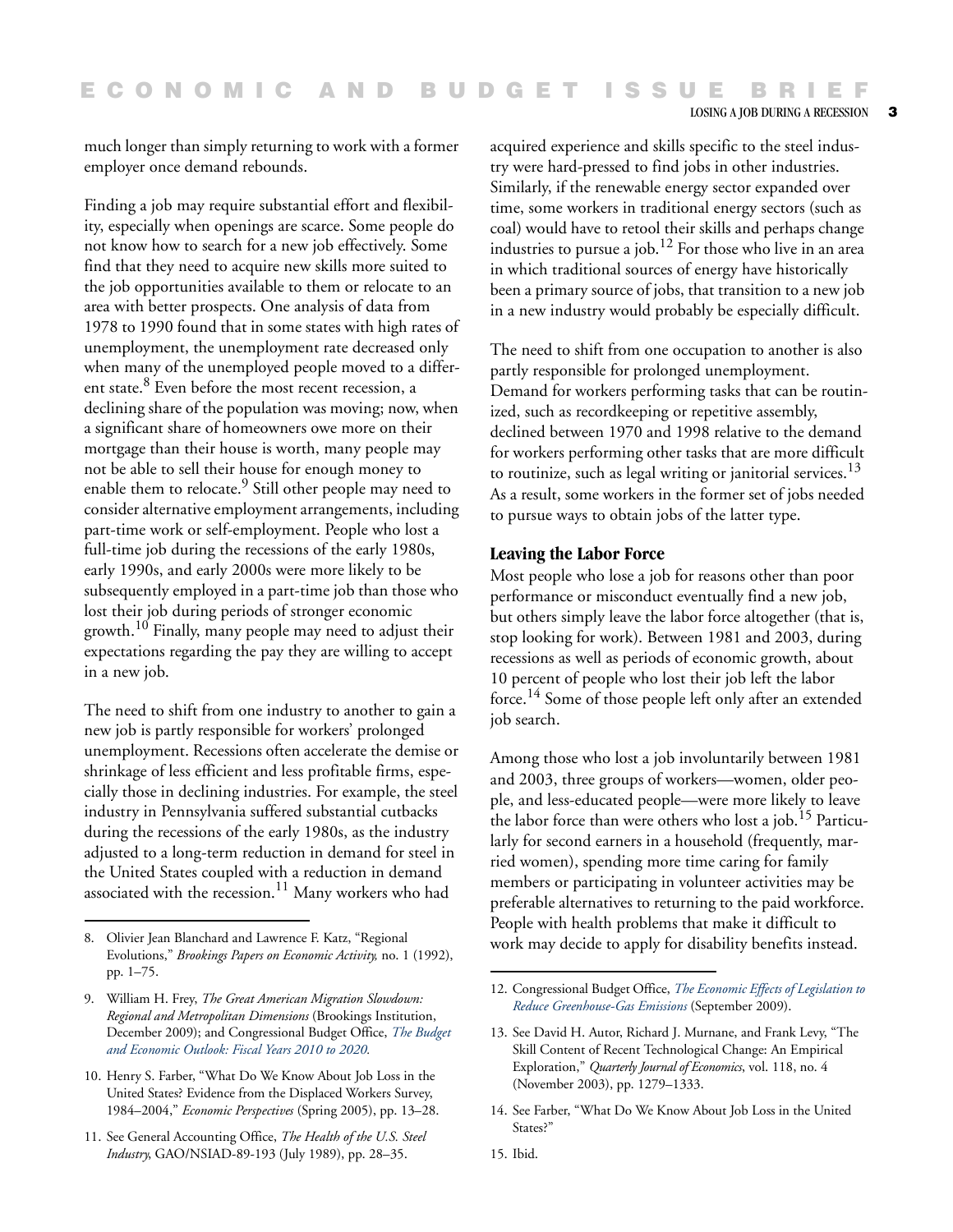And some older people who lose a job may find retirement to be an affordable alternative to looking for work.

### **Earnings After Involuntary Job Loss**

In both the short and the long term, people who lose a job for reasons other than poor performance or misconduct and then find a new job see their earnings decline, on average. Short-term declines in earnings—those in the first few years after a job loss—tend to be larger for people who lose a job during or shortly after a recession. People who lost and then found full-time jobs between 1981 and 1983, 1989 and 1993, and 2001 and 2003 (three periods of subpar economic activity) all experienced relatively large initial declines in earnings as compared with people who lost jobs during periods of stronger economic activity between 1984 and 2000. Those who lost jobs from 2001 through 2003 experienced the largest average decline in earnings— 14 percent. The average decline in earnings associated with a job loss in periods of stronger economic activity between 1984 and 2000 varied. For people who lost and then found full-time jobs in the late 1990s, for instance, declines in earnings were relatively small, between zero and 2 percent. During the other nonrecession years, earnings declines were typically 5 percent to 8 percent.<sup>16</sup>

For people who have acquired a substantial amount of firm-specific knowledge, the loss of a job can be associated with a relatively large decline in earnings in the short term. For people who lost and then found a full-time job between 1981 and 2003, initial declines in earnings were larger in percentage terms for those with longer tenure on the job than for those with shorter tenure.<sup>17</sup> Among men who lost their jobs in a mass layoff during the 1982 recession, older workers (those ages 50 to 55) experienced earnings declines in the year following their job loss that were more than 40 percent higher than the earnings declines of men in their 20s and 30s.<sup>18</sup>

Initial declines in earnings associated with losing a job during a recession may persist for many years. The new job might have both lower earnings and less potential for earnings growth in the future than the lost job.<sup>19</sup> Among the men who lost their job in a mass layoff during the 1982 recession, for example, earnings 15 to 20 years later were about 20 percent lower than those of similar men who did not lose their job. For those who lost their job, earnings declined by about one-third, on average, in the shorter term (a year after job loss).<sup>20</sup> Those estimates include earnings losses for men who did not find a new job (that is, those with no earnings), as well as those who worked full or part time. If the analysis is restricted to men who found a new job after being laid off, the initial and the long-term declines in earnings are smaller but still significant. The long-term losses in earnings for women—at slightly less than 20 percent—were similar to the declines for men. However, women's earnings declined by about 40 percent one year after losing their job in a mass layoff, a larger decline (in percentage terms) than that for men.

Evidence suggests that the long-term decline in earnings associated with a layoff during periods of relatively strong economic growth tended to be smaller than for layoffs during recessions. For men who lost jobs in layoffs at the peak of the late-1980s recovery, the 10-year loss in earnings was about three-fifths as large as for men who lost jobs during the early 1980s recession.<sup>21</sup>

# **Health Insurance Coverage After Involuntary Job Loss**

Loss of a job often means a loss of health insurance for the worker and perhaps for his or her family. In 2007, before the most recent recession began, over 160 million people under the age of 65—or more than three out of every five nonelderly Americans—had health insurance that was employment based.<sup>22</sup>

<sup>16.</sup> Ibid.

<sup>17.</sup> Ibid.

<sup>18.</sup> People who lose a job in a mass layoff are a subset of those who involuntarily lose a job more generally. See Till M. von Wachter, Jae Song, and Joyce Manchester, *Long-Term Earnings Losses Due to Mass Layoffs During the 1982 Recession: An Analysis Using U.S. Administrative Data from 1974 to 2004* (working paper, Columbia University, April 2009), available at [www.columbia.edu/](http://www.columbia.edu/~vw2112/papers/mass_layoffs_1982.pdf) ~vw2112/papers/mass\_layoffs\_1982.pdf.

<sup>19.</sup> Farber, "What Do We Know About Job Loss in the United States?"

<sup>20.</sup> Von Wachter, Song, and Manchester, *Long-Term Earnings Losses Due to Mass Layoffs During the 1982 Recession.*

<sup>21.</sup> Ibid.

<sup>22.</sup> John Holahan and Allison Cook, *Changes in Health Insurance Coverage, 2007–2008: Early Impact of the Recession* (Menlo Park, Calif.: Kaiser Family Foundation Issue Paper, October 2009).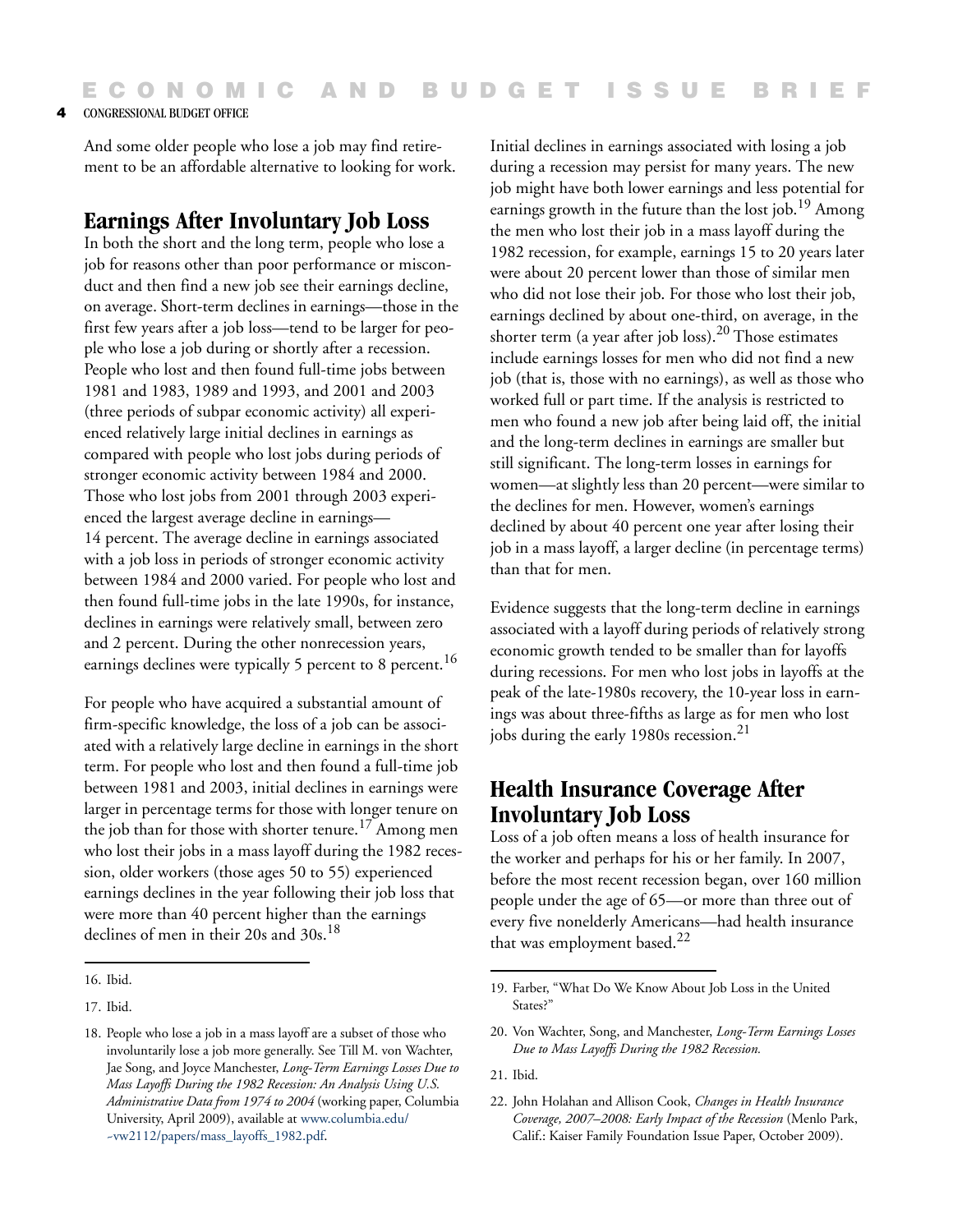During the 1990s, in areas with relatively high unemployment rates, working-age men, whether employed or unemployed, were less likely to have health insurance, but there was no difference in health insurance coverage for working-age women and children.<sup>23</sup> For men under the age of 65, an increase of 1 percentage point in a state's unemployment rate was associated with a decrease of 0.7 percentage points in the probability of having health insurance coverage. No statistically significant relationship between unemployment rates and insurance coverage existed for women and children during that period, in part because Medicaid and, in the late 1990s, the Children's Health Insurance Program provided coverage to families—mostly women and their children—if their income was below certain limits.

No exact counts of the number of people who lost health insurance during the recession that began in December 2007 are available yet. The decline is expected to be substantial, however, because the unemployment rate topped 10 percent in late 2009, and many unemployed people lack health insurance. In the first half of 2009, 33 percent of unemployed adults had been uninsured for more than one year, and an additional 28 percent had been uninsured for at least part of the previous year. As a point of reference, 15 percent of all adults (including unemployed adults) had been uninsured for more than one year, and an additional 10 percent had been uninsured for at least part of the previous year. $^{24}$ 

# **Programs That Assist People Who Lose Jobs**

A number of government programs are available to help people who have lost their job, such as unemployment insurance (UI) and the Supplemental Nutrition Assistance Program. Disability Insurance (DI) and Supplemental Security Income (SSI) are also available to some people who are unable to work because of a severe health problem. Training and education programs as well as provisions of the Consolidated Omnibus Budget Reconciliation Act of 1985 (COBRA)—which makes possible the continuation of health coverage at group rates for individuals—are also helpful to some people.

Some of the programs are available only to people who have lost their job involuntarily, and others are designed to help people, with or without jobs, who are experiencing misfortune (especially financial distress) for various reasons. The income support or other assistance provided by those programs eases the difficulties often associated with the loss of a job. For some people, however, the availability of support will delay their return to work.<sup>25</sup> A brief description of some of the existing programs appears below, but it is beyond the scope of this brief to elaborate on each program's effectiveness or discuss all relevant programs.

### **Unemployment Insurance**

The UI program targets unemployed people who lose a job for reasons other than poor performance or misconduct. The program is intended to ease labor-market transitions by providing temporary income support to people with sufficient work history who lose their job and are looking for work. Of the 16 million people unemployed in March 2010, 11 million (or about 70 percent) were receiving UI benefits.<sup>26</sup> Because the program temporarily replaces a portion of people's lost earnings, the affected job seekers have less incentive to accept a job offer than they would have otherwise.

The federal government pays states to administer the program, funds benefits for certain groups of unemployed workers, and provides general guidelines and some restrictions on how states may operate their UI programs.27 Each state sets its own eligibility requirements, determines the duration and amount of regular benefits, and specifies the payroll taxes that fund those programs. In every state, eligibility and benefits are based in part on workers' past earnings, usually from the first four of the

27. For instance, the federal government funds benefits for unemployed federal workers.

<sup>23.</sup> John Cawley and Kosali I. Simon, "Health Insurance Coverage and the Macroeconomy," *Journal of Health Economics,* vol. 24 (2005), pp. 299–315.

<sup>24.</sup> Michael E. Martinez and Robin A. Cohen, "Health Insurance Coverage: Early Release of Estimates from the National Health Interview Survey, January–June 2009" (National Center for Health Statistics, December 2009), available at [www.cdc.gov/](http://www.cdc.gov/nchs/data/nhis/earlyrelease/insur200912.pdf) nchs/data/nhis/earlyrelease/insur200912.pdf.

<sup>25.</sup> For instance, the availability and size of UI benefits may somewhat discourage recipients from accepting less desirable jobs. The effect is probably less pronounced when work is especially hard to find. See Congressional Budget Office, *[Options for Responding to](http://www.cbo.gov/doc.cfm?index=8916&zzz=36423)  Short-Term Economic Weakness* (January 2008), p. 17.

<sup>26.</sup> Bureau of Labor Statistics, "The Employment Situation—March 2010," Table A-14; and Department of Labor, "Unemployment Insurance Weekly Claims Report" (April 8, 2010).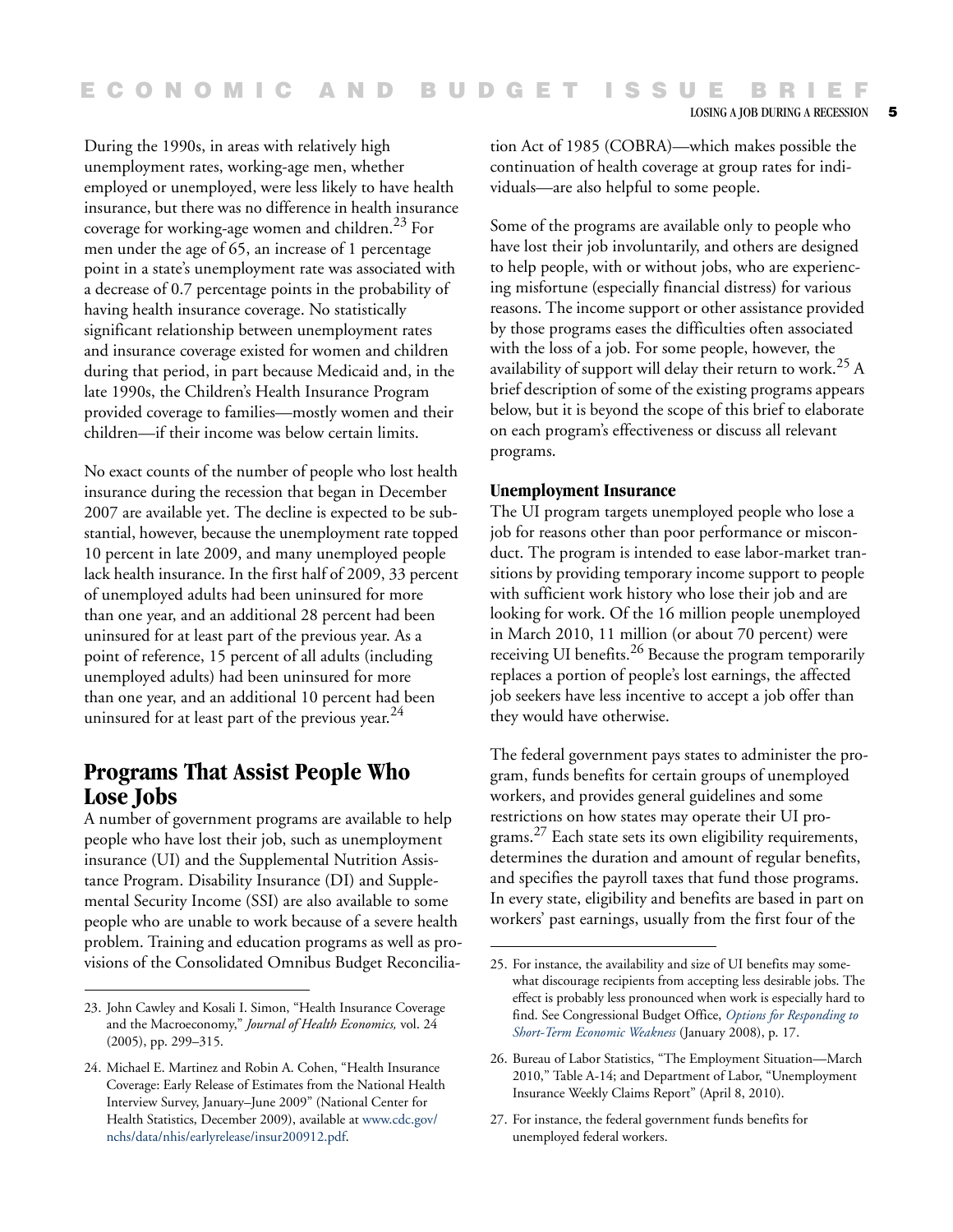### Figure 2.

# **Unemployment Insurance Recipients Who Have Exhausted Their Regular Benefits**

(Percent)



Source: Congressional Budget Office based on data from the Department of Labor, Employment and Training Administration.

Notes: The exhaustion rate is the percentage of unemployment insurance recipients who collect all of the regular benefits to which they are entitled.

> The shaded vertical bars indicate the duration of recessions. The National Bureau of Economic Research establishes the dates on which recessions begin and end but has not yet done so for the end of the most recent recession, which is shown as having ended in the second quarter of 2009.

previous five completed quarters. The law requires states to screen new UI claimants, identify the ones most likely to exhaust their benefits, and refer them to reemployment services.<sup>28</sup>

The duration of regular UI benefits is generally limited to no more than 26 weeks over a one-year period. In 2009, more than half of the people receiving UI benefits exhausted their regular benefits without finding a job, more than at any time since 1972 (see Figure 2). Many of those workers continued to receive support through the existing extended benefits program or through the emergency unemployment compensation program.

The permanent program for extended benefits provides an additional 13 to 20 weeks of benefits beyond the standard 26 weeks, depending on each state's laws and unemployment rate. That program is usually jointly funded by the federal and state governments, but it is funded completely by the federal government from February 2009 through June 2, 2010 (initially as part of the American Recovery and Reinvestment Act of 2009, or ARRA, and most recently as part of the Continuing Extension Act of 2010). In the week ending March 20, 2010, approximately 200,000 people received benefits through the extended benefits program.29

Temporary additional benefits, known as emergency unemployment compensation, are also available in this recession. The current program was established in June 2008 and was most recently extended in April 2010.<sup>30</sup> The program now provides as many as 53 additional weeks of benefits to people who exhaust their other benefits before June 2, 2010. Benefits under the emergency unemployment compensation program are provided in four separate tiers; the first two tiers, of 20 and 14 weeks, are available to people in all states who exhaust their other benefits before June 2, 2010. Benefits for additional tiers of 13 and 6 weeks also may be paid out to people who exhaust the first two tiers, depending on when they exhaust the benefits available to them and whether the unemployment rate in their state reaches certain specified levels.31 In the week ending March 20, 2010, 5.6 million people received emergency unemployment compensation.32 Under current law, the program will be closed to new beneficiaries beginning June 2, 2010, and

- 31. The maximum number of weeks a person can possibly receive unemployment benefits is 99. That would include 26 weeks of regular benefits, 20 weeks of extended benefits, and all tiers  $(20 + 14 + 13 + 6$  weeks) of emergency unemployment compensation.
- 32. Department of Labor, "Unemployment Insurance Weekly Claims Report."

<sup>28.</sup> See section 4 of the Unemployment Compensation Amendments of 1993 (Public Law 103-152, 107 Stat. 1517); and Stephen A. Wandner, "Employment Programs for Recipients of Unemployment Insurance," *Monthly Labor Review* (October 2008).

<sup>29.</sup> Department of Labor, "Unemployment Insurance Weekly Claims Report."

<sup>30.</sup> The Supplemental Appropriations Act of 2008 (P.L. 110-252), signed on June 30, 2008, established the program. The most recent extension was part of the Continuing Extension Act of 2010 (P.L. 111-157). States differ in the order in which benefits are taken. In some states, a person must exhaust both his or her regular and extended benefits before receiving emergency benefits. In other states, a person moves from receiving regular benefits to receiving emergency benefits to receiving extended benefits.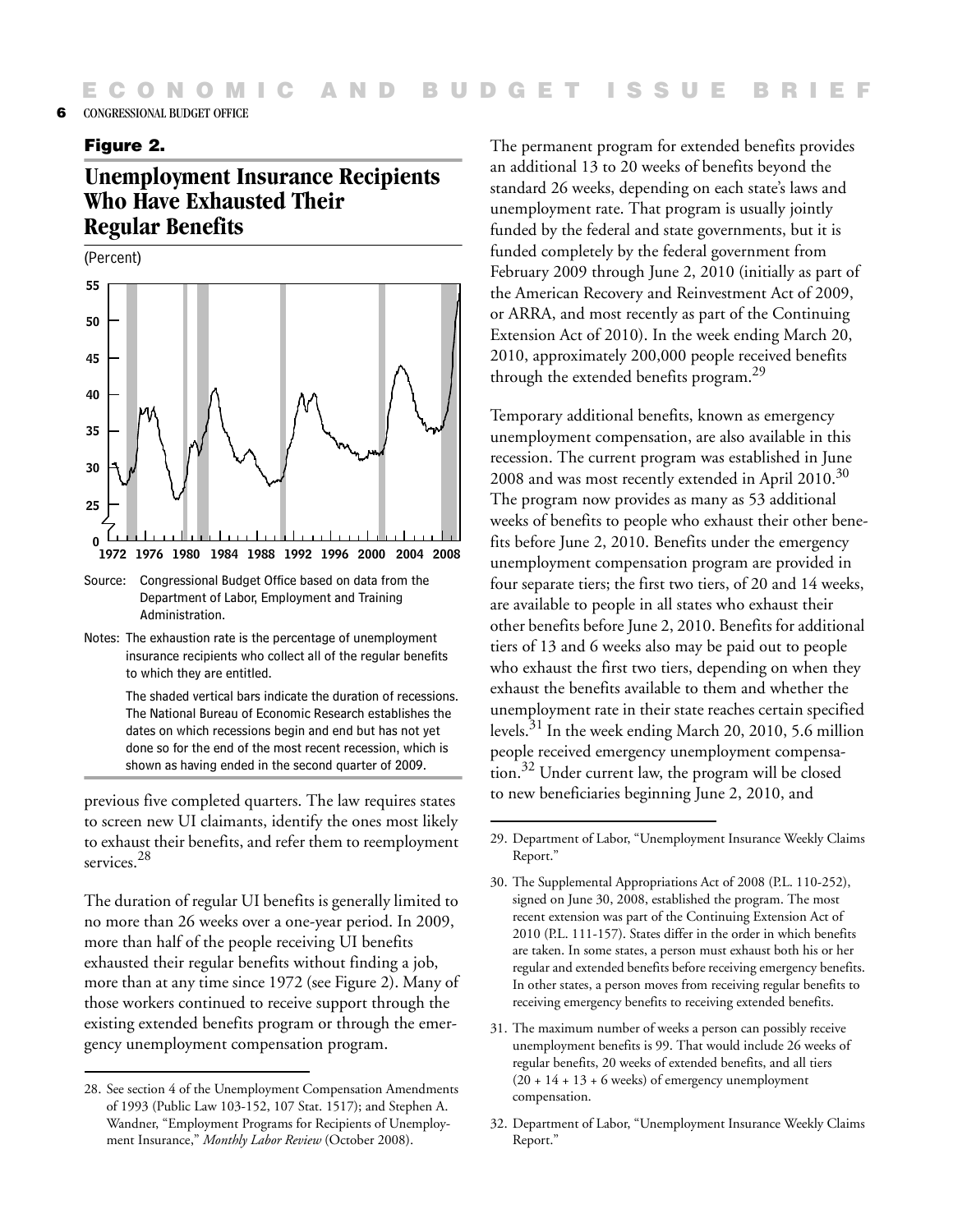LOSING A JOB DURING A RECESSION 7

individuals will not be able to qualify for a subsequent tier of benefits after that date.

ARRA (and subsequent extensions) boosted the amount of unemployment benefits that people receive by \$25 per week. People who receive any form of unemployment benefits before June 2, 2010, will receive the additional federal compensation. After that date, those beneficiaries will continue to receive the \$25 payment until they exhaust whatever form of unemployment compensation they are receiving (regular benefits, extended benefits, or emergency unemployment compensation).

The outlays and revenues of the federal and state programs are recorded in the federal budget. In fiscal year 2009, outlays for UI benefits totaled \$119 billion; about \$75 billion of that amount was paid to unemployed workers for benefits under the regular program. Those amounts represent substantial increases over spending for UI in 2007, which totaled \$33 billion. Under current law, outlays for UI benefits will total about \$156 billion in fiscal year 2010, CBO estimates, of which about \$81 billion will be paid to unemployed workers for benefits under the regular program, \$7 billion will be used to provide extended benefits, \$55 billion will be used to provide emergency unemployment compensation, and \$13 billion will cover the added \$25 per week in federal compensation. About 15 million workers will begin receiving regular UI benefits in 2010, in CBO's estimation, and they will receive \$300 per week for 18 weeks, on average.<sup>33</sup>

Lawmakers are considering legislation that would extend selected UI provisions—emergency unemployment compensation, the full federal funding of extended benefits, and the additional federal compensation—through December 31, 2010.

### **Supplemental Nutrition Assistance Program**

The Supplemental Nutrition Assistance Program, formerly known as the Food Stamp program, provides food assistance to low-income people, including those who have lost a job. Outlays for the program totaled \$56 billion in fiscal year 2009. In December 2009, 39 million people living in 18 million households received more than \$5 billion in benefits through the program. (During that month, nearly one in eight Americans received benefits.) The average monthly benefit was about \$135 per person, or \$293 per household. Although the number of

participants grew by about 23 percent between December 2008 and December 2009, total costs increased by roughly 44 percent. Costs have increased disproportionately in part because of a boost in benefits included in ARRA. (As a result of that legislation, for example, a household of four receives \$80 more per month.)

### **Programs for People with Disabilities**

People who have lost a job and who have severe disabilities and a sufficient work history may be eligible for benefits from the Disability Insurance program, administered by the Social Security Administration.<sup>34</sup> Benefits are based on people's lifetime earnings. People with relatively low earnings (often less-educated people or people who worked intermittently or part-time) receive a larger percentage of their earnings than other DI recipients. After a two-year waiting period, all people who receive DI benefits—regardless of their age—also qualify for Medicare.

When job opportunities become more scarce, either in the entire economy or in particular localities, people with disabilities who lose their job may be more likely to turn to the DI program for support.<sup>35</sup> A study of the 1988– 1992 period found that an increase of 1 percentage point in the unemployment rate led to a 4 percent increase in DI applications and, after one year, a 3 percent increase in new benefit awards. $36$  Coinciding with the recession that began in December 2007, DI applications and awards both increased. In the fourth quarter of 2009, roughly 680,000 people applied to the DI program, 31 percent more than in the fourth quarter of 2007. Over the same period, the number of people awarded DI benefits rose by 20 percent. Almost 8 million people received DI disabled-worker benefits in December 2009; average monthly benefits amounted to nearly \$1,100.<sup>37</sup> In fiscal

- 36. David C. Stapleton and others, "Introduction," in Kalman Rupp and David C. Stapleton, eds., *Growth in Disability Benefits: Explanations and Policy Implications* (Kalamazoo, Mich.: W.E. Upjohn Institute for Employment Research, 1998), Exhibit 1.2, p. 15.
- 37. Data come from the Social Security Administration and are available at [www.ssa.gov/OACT/STATS/dibStat.html](http://www.ssa.gov/OACT/STATS/dibStat.html) and [www.ssa.gov/OACT/STATS/dib-g3.html.](http://www.ssa.gov/OACT/STATS/dib-g3.html)

<sup>33.</sup> That benefit amount excludes the additional \$25 per week.

<sup>34.</sup> Under the rules of the Social Security Administration (SSA), a person is considered disabled if that individual cannot do the work he or she did before or if he or she cannot adjust to other work because of a medical condition (the SSA makes that determination) and if the disability has lasted or is expected to last for at least a year or result in death.

<sup>35.</sup> David H. Autor and Mark G. Duggan, "The Growth in the Social Security Disability Rolls: A Fiscal Crisis Unfolding," *Journal of Economic Perspectives*, vol. 20, no. 3 (Summer 2006), pp. 71–96.